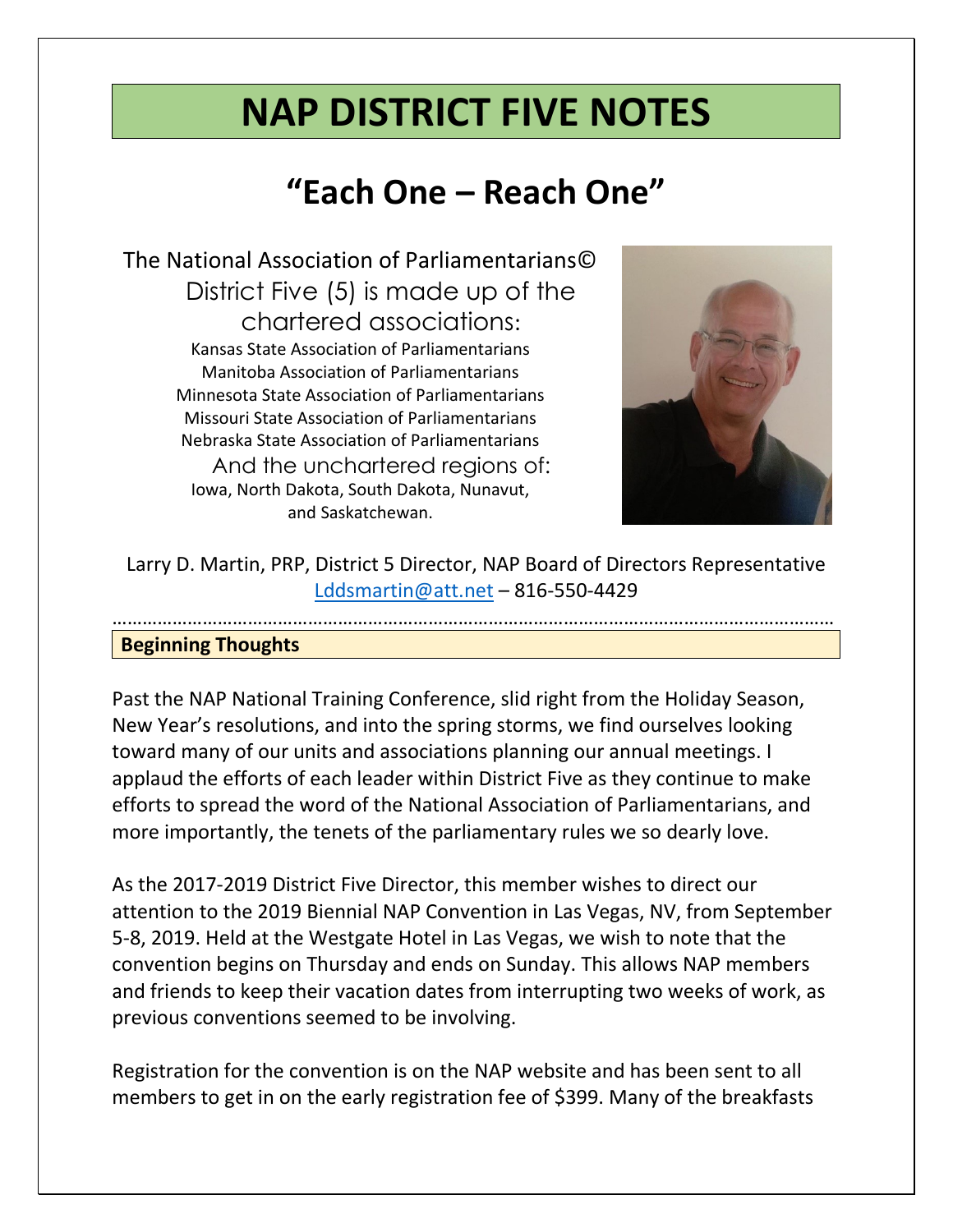and lunches are included in this fee. Something new this convention is the golf outing on September 4 (Wednesday) at the Las Vegas National Golf Club, beginning at 8:00 a.m. Fees are available to rent clubs and is a great opportunity to have family come to the convention without feeling like there is nothing for them to do.

Information should soon be sent out to units and association presidents on the membership luncheon, as we celebrate the fast-growing membership in your areas. Hopefully many will be recognized from the district, as we continue to remind ourselves that "Each One – Reach One" is vital to growth, numerically and expansion of the rules that Roberts' give.

Thank you in advance for the work you do in the district, and as I applaud your efforts I recognize that without you and your interest in Roberts, the interest in effective meeting management would be naught.

Larry D. Martin, PRP 2017-2019 and 2019-2021 District Five Director

………………………………………………………………………………………………………………………………………………….

**Calendar Updates**

## **UPCOMING DISTRICT EVENTS**

## **Missouri State 74th Annual Meeting**

**May 4, 2019 at 12:30 p.m.** – location St. Luke's United Church of Christ, 727 N. Main St, Independence, MO. Registrations sent to Virginia Berberick, PRP, Missouri State Treasurer, at 10908 W 96<sup>th</sup> Terr, Overland Park, KS 66214. Or contact her via email: [virginiaberberick@earthlink.net.](mailto:virginiaberberick@earthlink.net) No fees for the annual meeting. A \$9.00 lunch is available at 11:45 a.m. by contacting [Linda.Sehrt@att.net.](mailto:Linda.Sehrt@att.net) *"Each One-Reach One"* is the theme of the meeting

#### **Minnesota State Annual Meeting**

**May 4, 2019 at 8:00 a.m** - location Hilton Hotel West, 3900 American Blvd W, Bloomington, MN 55437 Early bird registrations of \$45 by April 25 sent to Judy Twisk, 6629 Humboldt Ave So, Richfield, MN 55423 including lunch. Educational session by NAP Past President Jeanette Williams, PRP. Contact person: MSAP VP Miriam Simmons, PRP [\(mgsimmons52@hotmail.com\)](mailto:mgsimmons52@hotmail.com).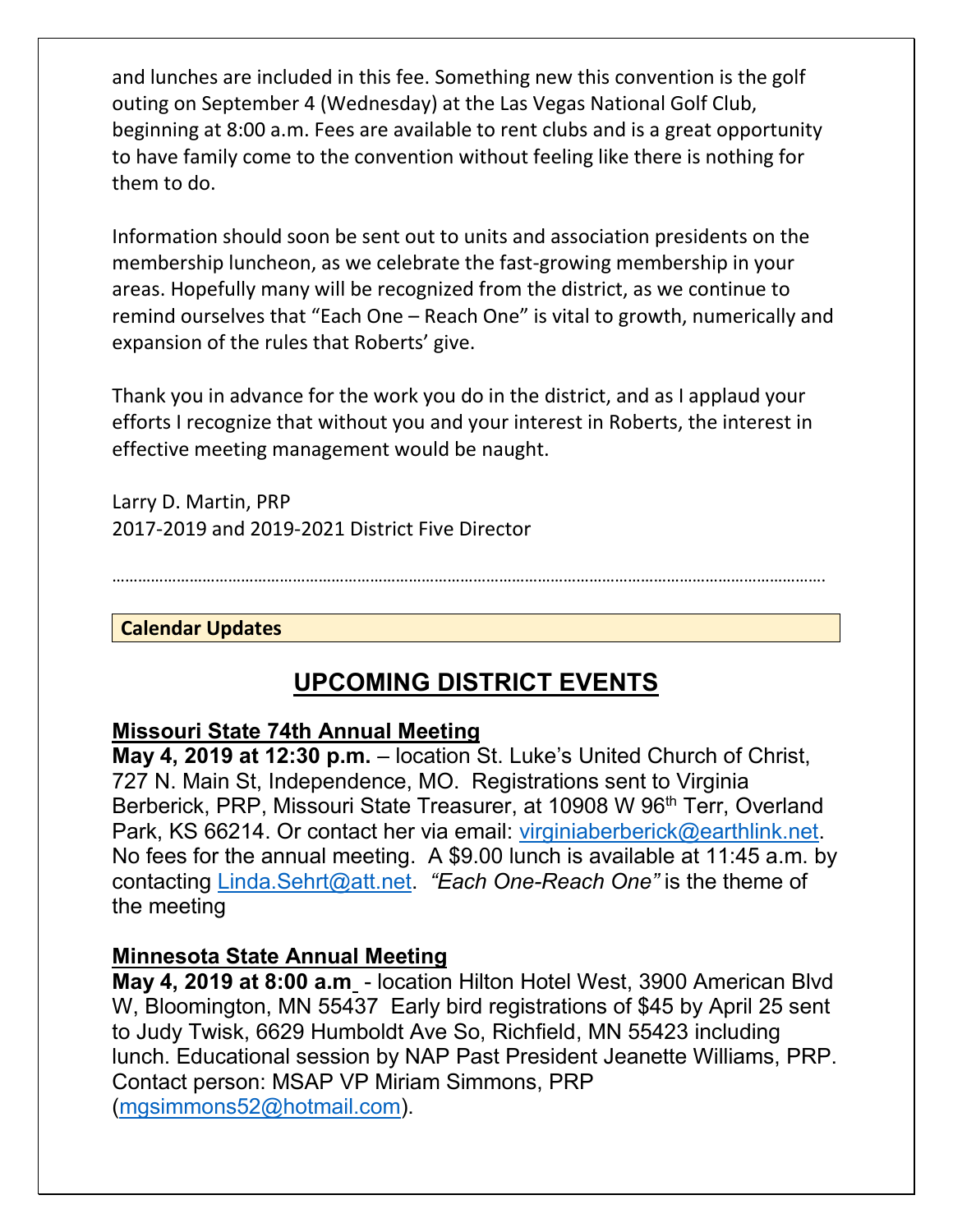## **Minnesota Units**:

Northern Lights Parliamentarians meet  $2^{nd}$  Tuesday at 6:30 p.m at Perkins, 4201 W. 78<sup>th</sup> St, Bloomington, MN St. Paul Unit meeting 3<sup>rd</sup> Monday at 9:30 a.m. Contact Mariam Simmons, PRP, [\(mgsimmons52@hotmail.com\)](mailto:mgsimmons52@hotmail.com).

## **Nebraska State Celebration of Leaders Awards Banquet**

**May 31, 2019 at 5:30 p.m.** – location Fellowship Community Church, 86<sup>th</sup> and Holdrege, Lincoln, NE. Registrations sent to Lynna Gene Cook, 7251 Norris Lane, Lincoln, NE 68516, early bird registration \$30.00 before May 17, 2019. Lodging at Comfort Suites, 331 N. Cotner, Lincoln, NE – 402- 325-8800.

## **Nebraska State Annual Meeting and Workshop**

**May 31 and June 1, 2019** – location Fellowship Community Church, 86<sup>th</sup> and Holdrege, Lincoln, NE. Registration sent to Lynna Gene Cook, 7251 Norris Lane, Lincoln, NE 68516, or Igcook08@gmail.com - early bird registration \$95.00 by May 17, 2019. Lodging at Comfort Suites, 331 N. Cotner, Lincoln, NE – 402-325-8800. Registration includes workshops, lunches, snacks and beverages. Theme "Celebrating Change" brought by guest presenter Steve Glandsein, PRP from Honolulu, Hawai'i.

## **Manitoba Chapter Update**

Manitoba Chapter met with their AGM and Spring Education seminar April 6 with 24 in attendance, with the theme of Amending Bylaws. After dividing into four work groups, they were given scenarios of bylaws amendment situations for group participation.

The Keystone Parliamentary Study Group (KPSG) meets monthly, including an evening study group (ESG) and Roger Woloshyn, PRP, is conducting the online Better Meeting Management (BMM) monthly from around the world.

The Manitoba Chapter takes off the summer after May 2019. Contact Marilyn Robinson with questions, [marrobins@mymts.net](mailto:marrobins@mymts.net)

## **Lester Dahm's Memorial Workshop**

SAVE THE DATE: November 1-3, 2019 Workshop at Hilton near MCI airport (Kansas City International). More information to follow.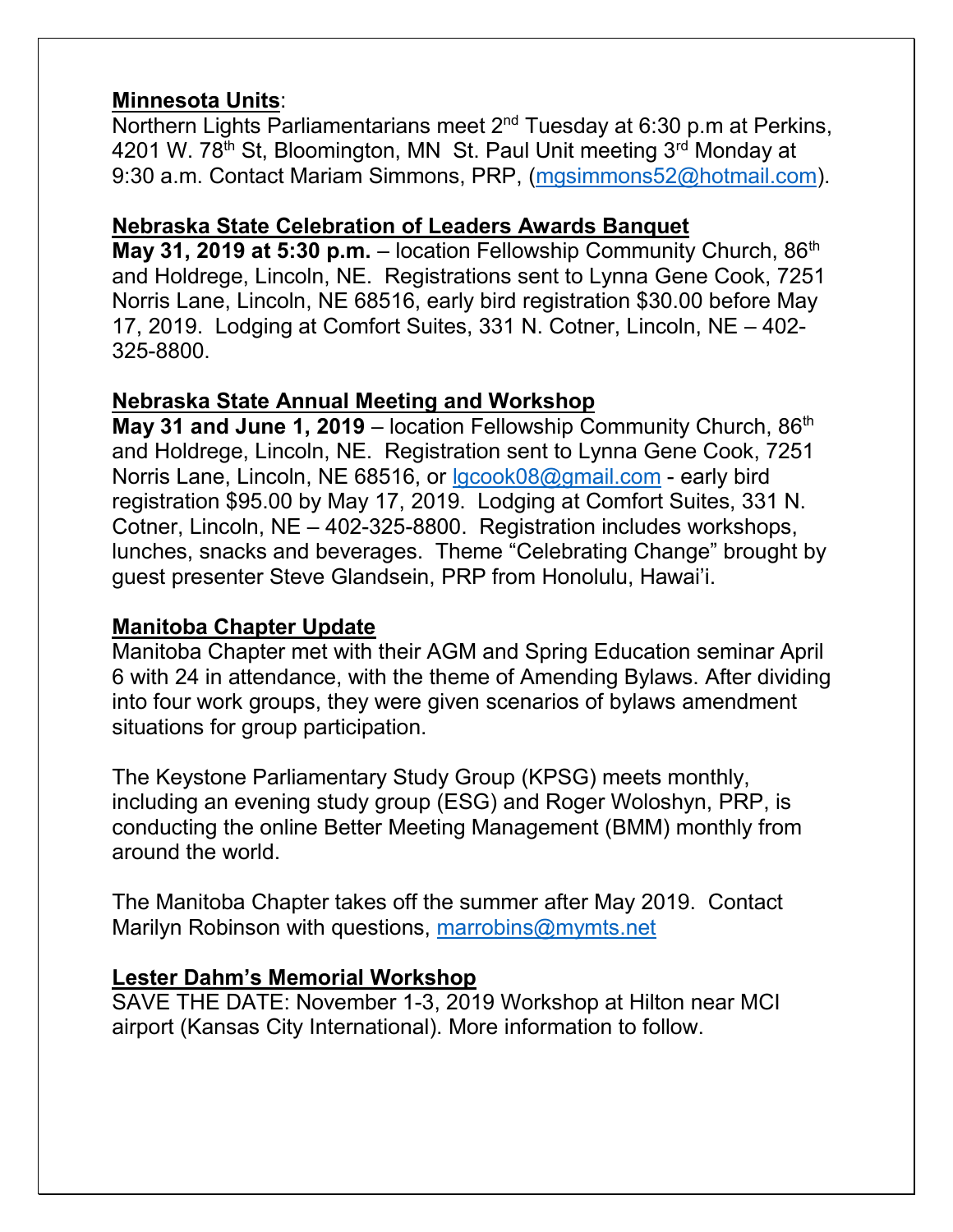## **UPCOMING NAP EVENTS**

## **NAP Education Opportunities**

**May 9, 2019 at 7:00 p.m. central** – WEBINAR on *Testifying as an Expert Witness* presented by Alison Wallis, PRP. Member price \$29, non-member price \$39 via [www.parliamentarians.org.](http://www.parliamentarians.org/)

**May 23, 2019 at 7:00 p.m. central** – WEBINAR on *Preside with PANACHE* presented by Robert (Barry) Blair, PRP. Member price \$29, non-member price \$39 via [www.parliamentarians.org.](http://www.parliamentarians.org/)

## **NAP's 42nd Biennial Convention**

#### **September 5-8, 2019 at Westgate Las Vegas Resort and Casino.**

Pricing rates for the hotel are \$104.00 plus taxes. Call 888-796-3564 and use code SNAP9R.

Early bird registration for FULL CONFERENCE by July 15 = \$399.00 for members.

Regular registration for FULL CONFERENCE by Aug.19 = \$450.00 for members

ONE DAY CONFERENCE early bird registration by July 15 = \$150.00 for members.

Regular ONE DAY CONFERENCE by Aug.19 = \$175.00 for members.

Events to consider

Golf Outing Wednesday September 4 – 8:00 a.m. to 1:00 p.m. at Las Vegas National Golf Club, 1911 E. Desert Inn Rd, Las Vegas. Pricing green fees including cart per golfer = \$59.00 and club rental begins at \$30.00.

Leadership Conference Wednesday September 4 – 8:00am-4:30pm – separate registration required.

NAPEF Annual Meeting Wednesday September 4 – 4:15-4:45 pm.

Breakfast and Business Meeting, Thursday September 5 – 7:30am – 11:45am.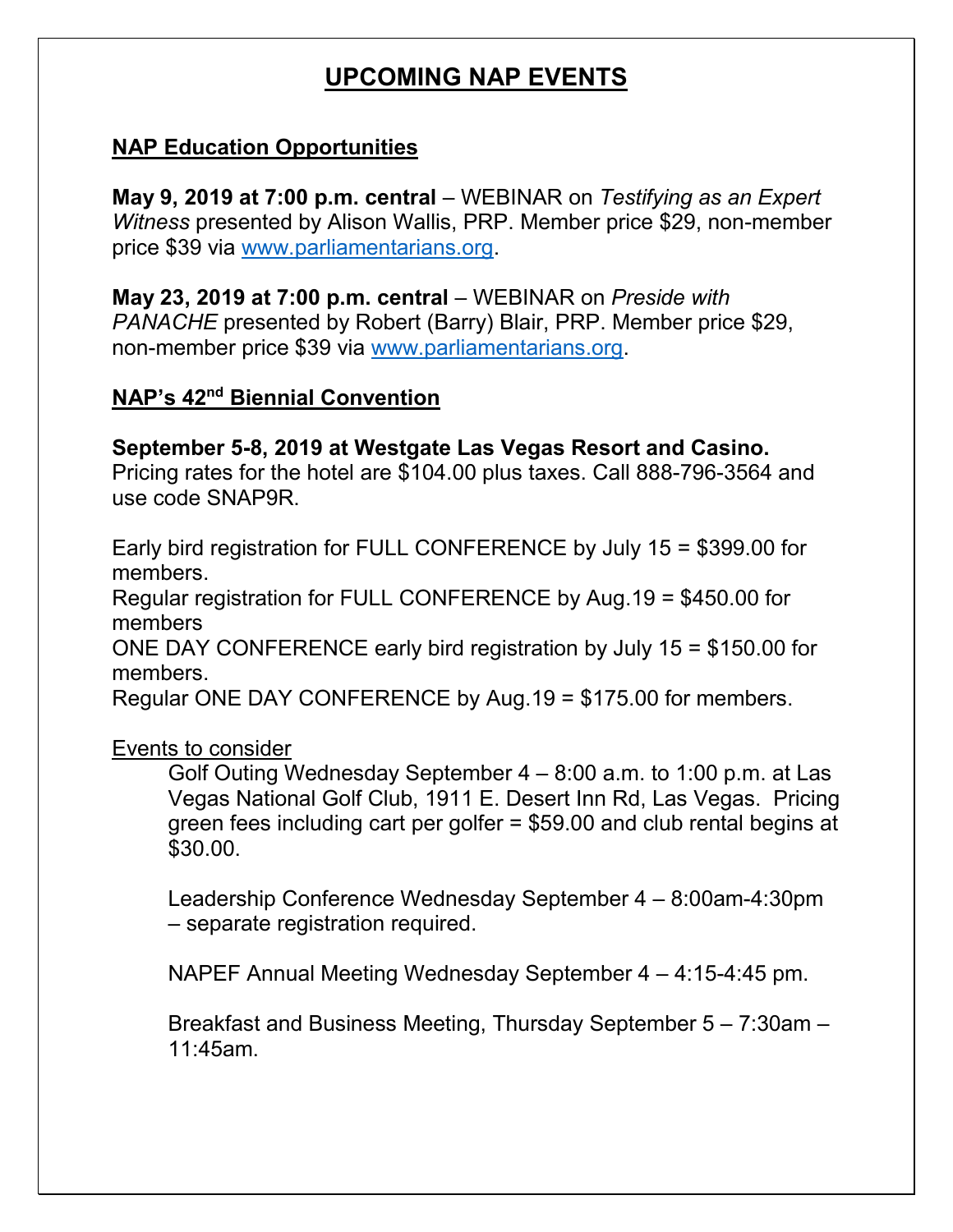NAPEF Lake Mead Dinner Cruise – Thursday September 5 – 4:30pm – 10:00pm.

Breakfast with Commission and business meeting, Friday September  $6 - 7:30$  am  $- 11:45$  am.

Professional Development Courses

Sunday September 8 PQC at 2:00-5:00 p.m. Sunday September 8 PRC at 2:00-5:00 p.m.

Monday September 9 PQC at 8:30 a.m. – 5:00 p.m. Monday September 9 PRC at 8:30 a.m. – 5:00 p.m.

Tuesday September 10 PQC at 8:30 a.m. – 12:00 p.m. Tuesday September 10 PRC at 8:30 a.m. – 12:00 p.m.

………………………………………………………………………………………………………………………………

#### **Education Corner**

#### **The Letter of the Law?**

by Dr. Leonard M. Young, PRP Past President - National Association of Parliamentarians

Being the president of the National Association of Parliamentarians was a very special and unique responsibility. It was also one that opened the door to many questions and comments from the public concerning misconceptions about parliamentary procedure and parliamentarians. During my term, I had an interesting conversation while traveling on an airplane that made me stop and think about the way we represent ourselves as parliamentary professionals.



I was looking forward to the usual uneventful trip. I boarded the plane, sat down, buckled my seat belt, and settled in. Just then a harried looking man in a business suit came up the aisle and asked me to let him into the row. I got up and when we both got settled, we began to talk. He said he was the executive director of a nation-wide non-profit association. He asked what I did and I told him that I was on my way to a state parliamentary convention. He asked why and I told him, "I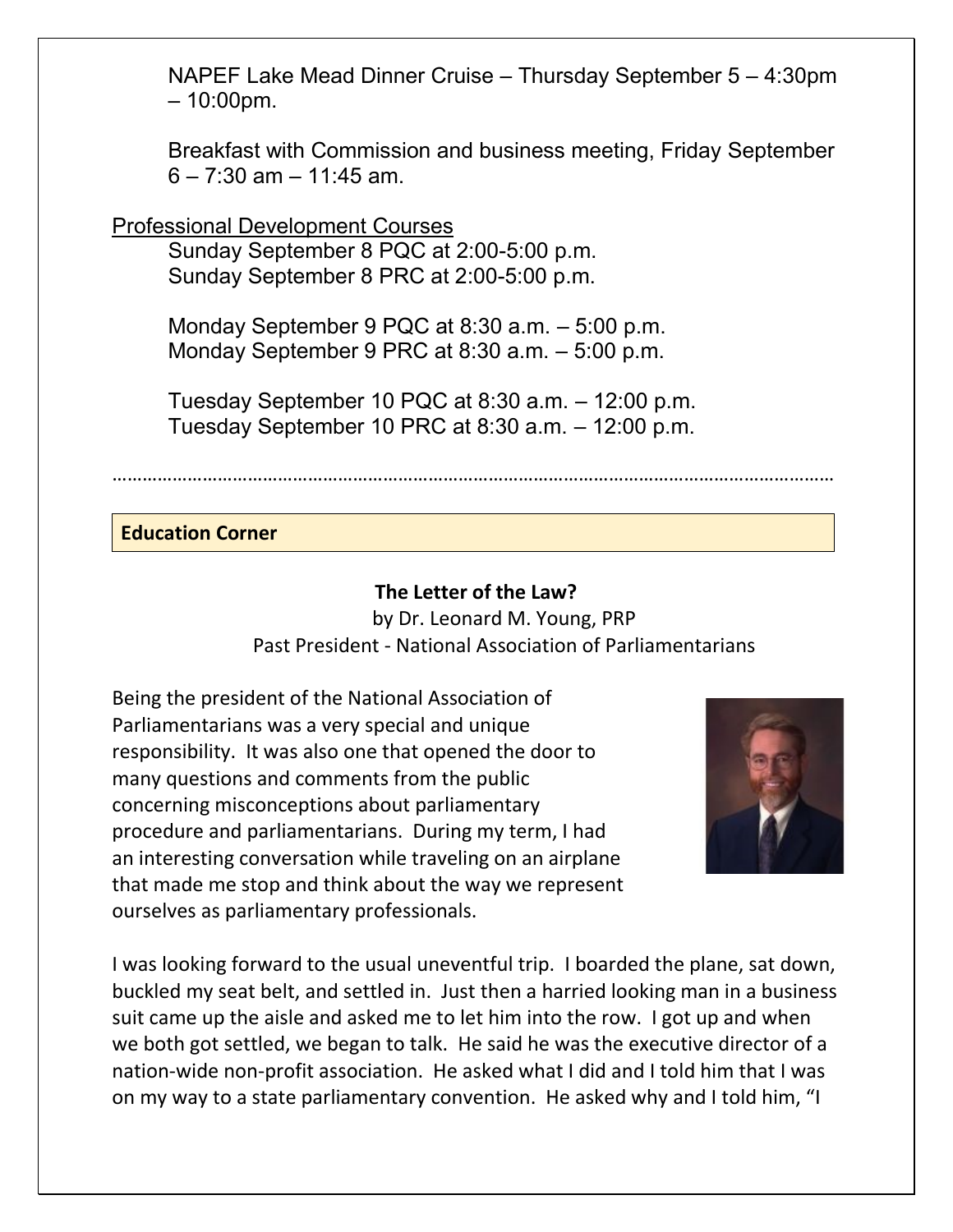am the president of the National Association of Parliamentarians." Boy. . . was I unprepared for what he was about to tell me!!

He said, "Oh yes, I know about your association. But I hate to tell you this. I usually refer to your organization as 'The National Association of Knit-Pickers." He went on to say, "We have used professional registered parliamentarians at our conventions for years and generally they have been very helpful to our association." But then he hesitated, and almost apologetically he said, "I think it is only fair to tell you that we are thinking about discontinuing the use of a professional parliamentarian." When I asked him why, he explained that although they have been technically helpful, often his experience has been that most parliamentarians are too tightly wedded to "the letter of the law."

I asked him to explain what he meant and he said, "Parliamentarians just don't know when to quit. They give us the technical advice that we need, but too often they want to push us into unfamiliar language that doesn't really help our members and more often than not is simply confusing." I asked for an example and he said, "Our last parliamentarian told us that when someone wants to propose that debate be ended, they should 'move the previous question.' Then the parliamentarian told us that the chair should say: 'The pervious question has been moved and seconded. All those in favor of the previous question, say aye ..."

"The problem is," he said, "that with that wording our members are left wondering if they are voting on whether they are ready to close debate or whether they are, in fact, voting on the previously pending question." I hastened to explain to him the meaning of these words and he acknowledged that he understood. What he didn't understand was why the parliamentarian insisted on the use of these special "terms of art" and wouldn't help the presiding officer figure out a simple, plain English, phrase to use as an alternative that would assist the members to understand what was going on. He concluded our chat by saying, "You know, Robert's Rules is very helpful in business meetings, but remember Robert's is NOT a grammar book."

I came away from that conversation with a renewed sense that we, as parliamentarians, are required not only to give the right information, but to give the information the right way. As professionals we cannot settle for just giving people the rules. We have the obligation, and the opportunity, to help them really understand what is taking place in any business meeting and then assist them to find ways to communicate to all of the members what is actually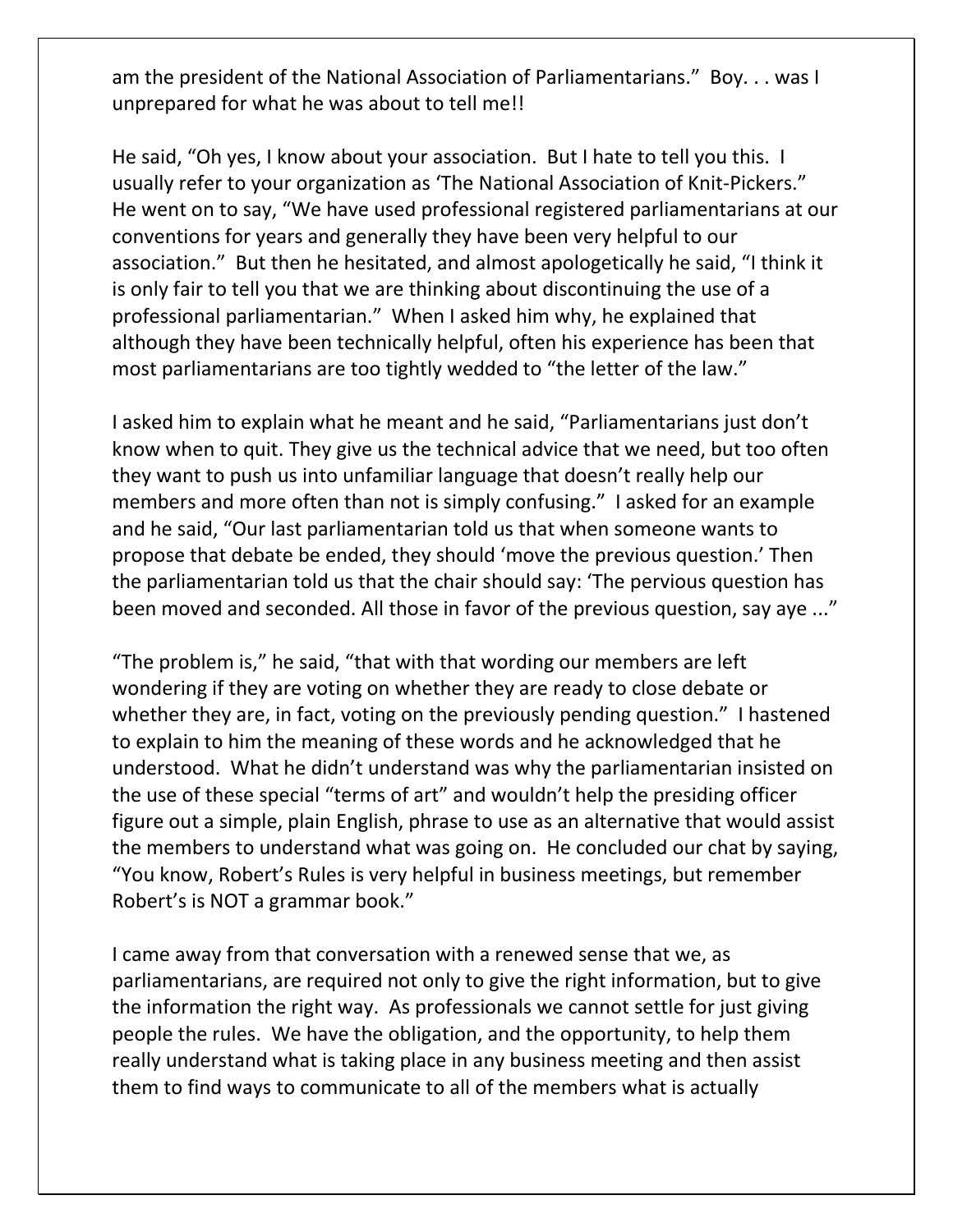happening. Sometimes we have to face the fact that the "words of art" we love in parliamentary law really do not communicate very clearly to the average person. I believe this realization calls us to be careful, thorough communicators who help others learn the meaning behind the meaning of the words.

Let's remember that the letter of the law is not often as important as the spirit of the law that underlies it. As we look with anticipation toward the upcoming release of the new 12th edition of Robert's Rules of Order Newly Revised, let's remember that parliamentary professionals not only have a responsibility to learn and rules and teach them correctly, but we also have a responsibility to communicate their meaning IN PLAIN ENGLISH in a way that will allow members to fully understand and participate in deliberations. Remember, as that association executive said, "Robert's is NOT a grammar book."

………………………………………………………………………………………………………………………………

#### **Remembering Hansel C. Hall**

Hansel C. Hall, the longest active member of the St. Paul Unit of the National Association of Parliamentarians (SPU), died November 12, 2018 in Minneapolis at the age of 91.

Hansel served with distinction as a Registered Parliamentarian and Professional Registered Parliamentarian. He was granted Honorary Member status by the unit in 2016 for his contributions to the profession. Hansel had served in every office of the St. Paul Unit and had served as Parliamentarian and President of the Minnesota State Association of Parliamentarians (two



terms as President, 1997-98 and 1998-99). He represented our profession as a good-will ambassador while traveling to Canada, Cuba and Russia as a parliamentarian.

A teacher at heart, Hansel made sure that Unit members appreciated the motions Call for the Order of the Day and Previous Question, as he frequently used them to keep business flowing. His use of Previous Question - even before there was any debate on a motion - prompted a question to the National Parliamentarian, which validated his strategy.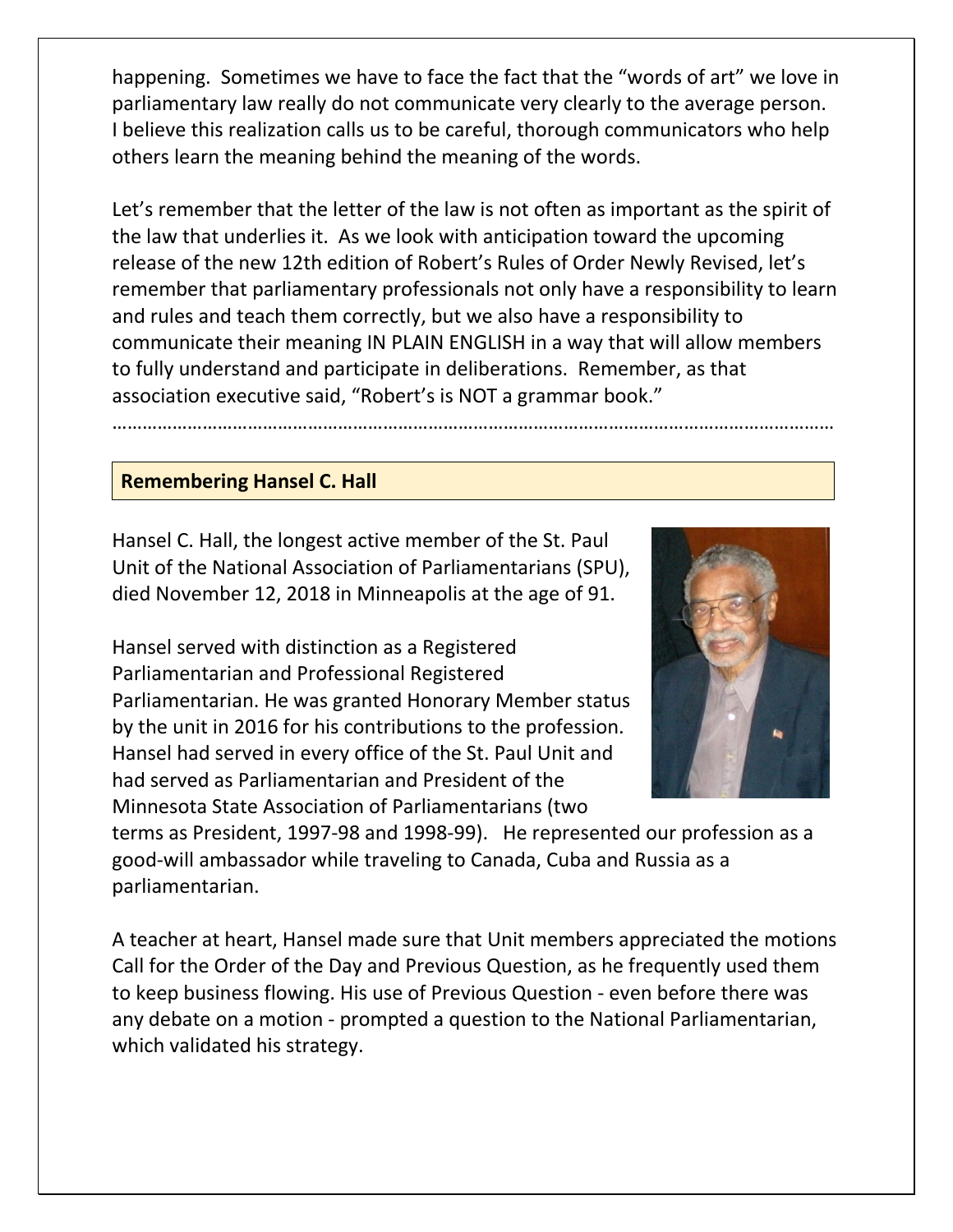Hansel was instrumental in the formation of a Toastmaster Parliamentary Procedure club in June 1997. The club regularly met at the Fort Snelling Officer's Club directly as a result and benefit of Hansel's military experience. This club has instructed and developed numerous people in the art of parliamentary procedure, many of whom never had the formal benefit of membership to the National Association of Parliamentarians. These people include city council members, state legislators, school board members, attorneys, engineers, civic organization leaders, union stewards, church leaders, and otherwise ordinary Toastmasters.

Hansel served in the U.S. Air Force during the Korean War, attaining the rank of Lieutenant Colonel. He went on to receive a Bachelor of Science in Business/Political Science and later earned a law degree. He served as a director and/or officer for the NAACP Minnesota Dakota Branch and the National Association of Korean War Veterans. He was active in and a life member of his fraternity, Omega Psi Phi.

Hansel's humor, advice, and knowledge of parliamentary procedure will be missed by all.

A memorial service was held on December 7, 2018 at Central Lutheran Church in Minneapolis, Minnesota. Several members of the Minnesota State Association of Parliamentarians were in attendance. Memories were shared with the many family and friends by Ginny Altman, immediate past president of the SPU and a long-time friend. Hansel is survived by his daughter Grace Hall of Atlanta, GA and his brother, retired Brigadier General David Hall of Saginaw, MI.

*Ginny Altman, Michael Orr, Pat Reymann, and Miriam Simmons contributed to this article.*

#### ………………………………………………………………………………………………………………………………

#### **Remembering Fred Larsen**

As the final words are being typed for this publication, we have just learned of the passing of Fred Larsen, a long-time member of the Santa Fe Trail Unit in Independence, Missouri.

At this time, funeral arrangements are not available. If you would like to send a card expressing your condolences, the church suggests sending the cards to the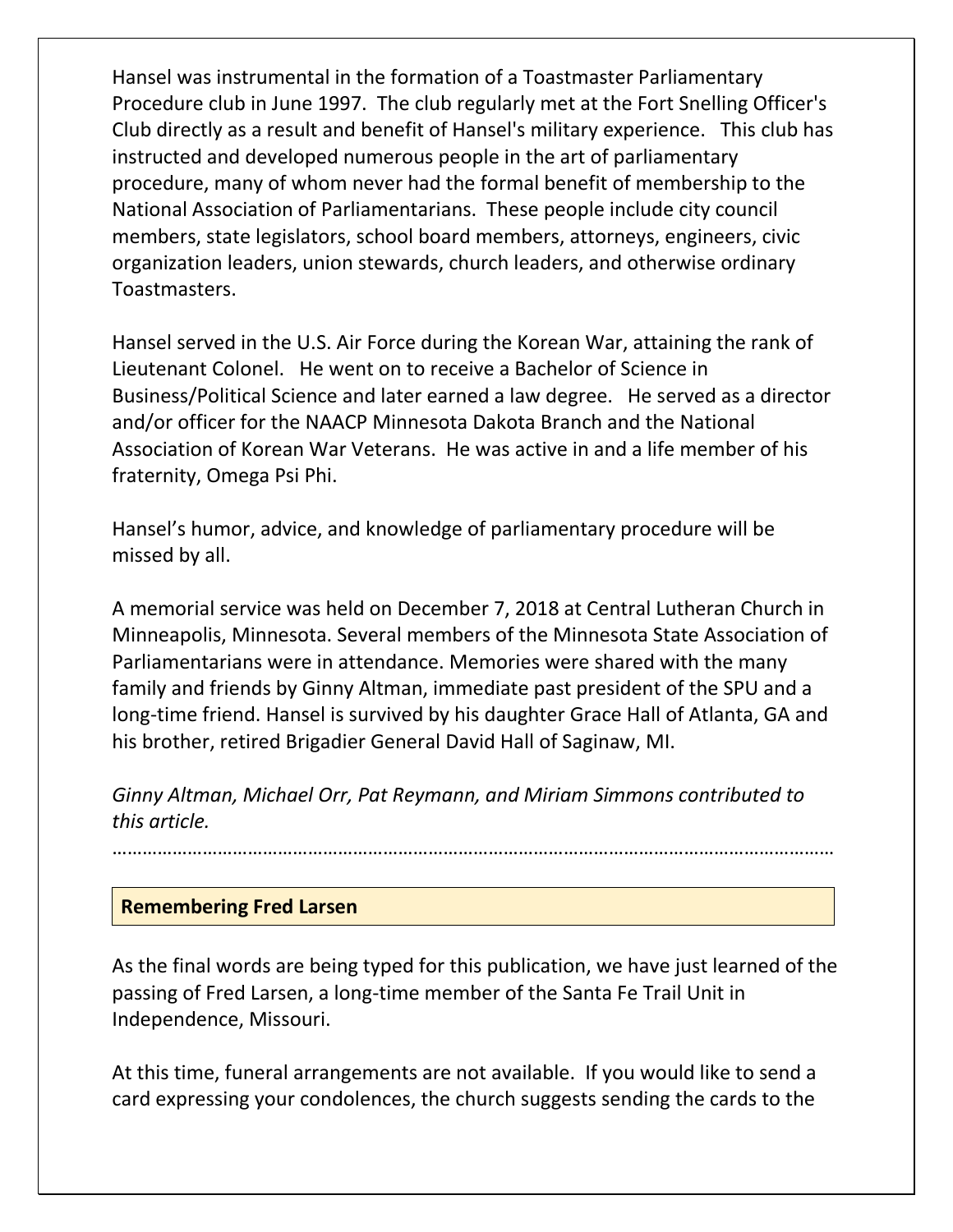Fred Larsen family in ℅ The Remnant Church 700 W. Lexington, Independence, MO 64050.

As I write these words, I know I will always remember Fred from one particular lesson on electronic meetings. As the discussion became more spirited, Fred spoke in a calm voice: "Madam chair, I'd like to have everyone in the room turn in RONR to page one, lines 12 thru 14."

Page one. Simple, calm, and wise. Fred Larsen.

He was kind, he was smart, he was patient, and he was my friend. Those who knew him feel that way as we remember Fred Larsen.

*Thanks to Virginia Berberick for passing on this information in time for publication.*

………………………………………………………………………………………………………………………………

#### **Youth Leadership Success**

In the summer 2018, the Missouri State Association of Parliamentarians began work on a youth program with the purpose of developing youth leadership and preparing youth for the industry as professional parliamentarians.



This program began slowly, but high-school aged youth began to gain interest. In coordination with the Boy Scouts of America and BSA's Heart of America Council, the MSAP chartered Explorer Post 8281. Youth began meeting and studying parliamentary

procedure and preparing for the NAP membership exam.

The advantages of this program became clear: any time an organization works with youth, there is a certain amount of liability and training that is involved. The Exploring Program with BSA provides training, oversight, and insurance that the MSAP would otherwise not have.

We figured out we were on to something when Abby Krause, the Exploring Executive from the Pathway to Adventure Council in Chicago contacted us and wanted to learn more. They are now making plans to incorporate the MSAP methodology with the Law and Government Exploring program in Chicago.